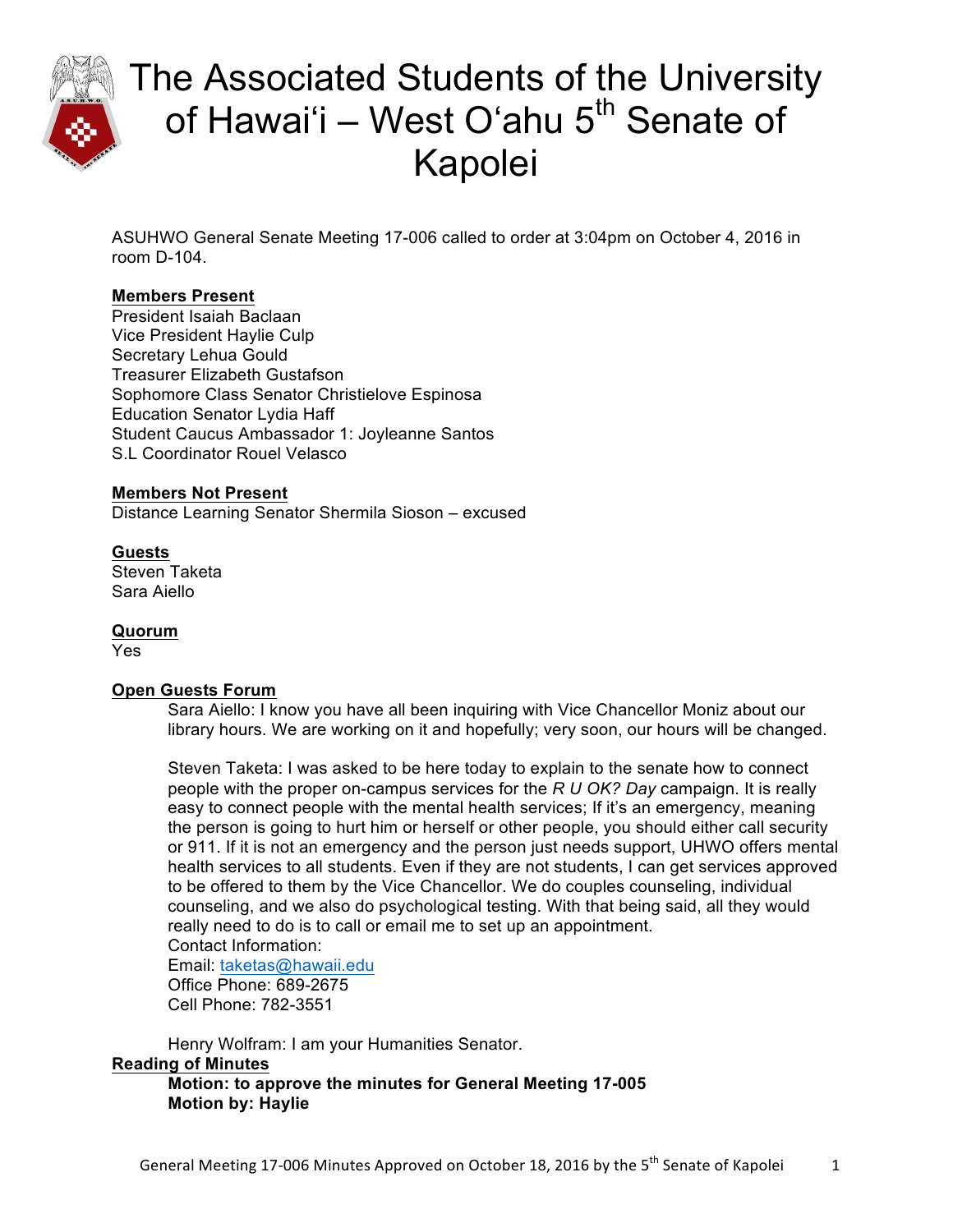

**Seconded by: Elizabeth Gustafson Vote: Unanimous Reading of Agenda Motion: to approve the agenda for General Meeting 17-006 Motion by: Elizabeth Gustafson Seconded by: Lehua Gould Vote: Unanimous**

### **Internal Reports**

1. President

Last week I attended the Transportation Committee Meeting, where we discussed the update for the bus shelter. The university is working with the state and they had to send plans back to the state due to the sidewalks but it should be taken care of. We are looking at hopefully installation soon. They haven't been able to give me an exact date as they are still waiting to hear back from the state. We also passed the budget and they have put up all of their meeting dates on the UHWO events calendar for transparency. I was also asked by Vice President Culp to discuss the possibility of signage for the Pueo Shuttle. I was informed that there will be an A-Frame displaying the times of availability and contact information for students, which will be brought in at the end of each day by shuttle drivers.

The Technology Committee is still working on developing a budget and they are brainstorming different initiatives to play a part in.

I attended the Caucus Meeting and I contacted Kyle Nadres, he previously ran for the position of Business Administration Senator, and spoke with him about appointment; he seems to be interested. Lastly, I am still working on contacting our Chancellor and Vice Chancellors in regards to participating in our upcoming events.

2. Vice President

I sent out a Doodle Poll for everyone to fill out so that we can set a training date. I understand that some people have said that they cannot make it on those days so we need to determine when you can be on campus during those times. The beginning of this training will be used to train newly elected senators and the second half of the training will be for the entire senate. The training will cover working in advocacy and how to properly advocate on the behalf of ASUHWO students. It is essential that we are all able to attend a training day so if everyone can take a look at their calendars, towards the end of the month, and request off of work now.

Also, as we've met with all of these different committees and individuals, we've been hearing a need for more scholarships and opportunities on campus in order to further support students. I've been looking into this and there are actually a lot of student governments that offer senate programs where a student can apply for a scholarship and receive an award. At UHWO, we would not call it a scholarship as this could impact student's financial aid but what we could do instead is look into using a voucher program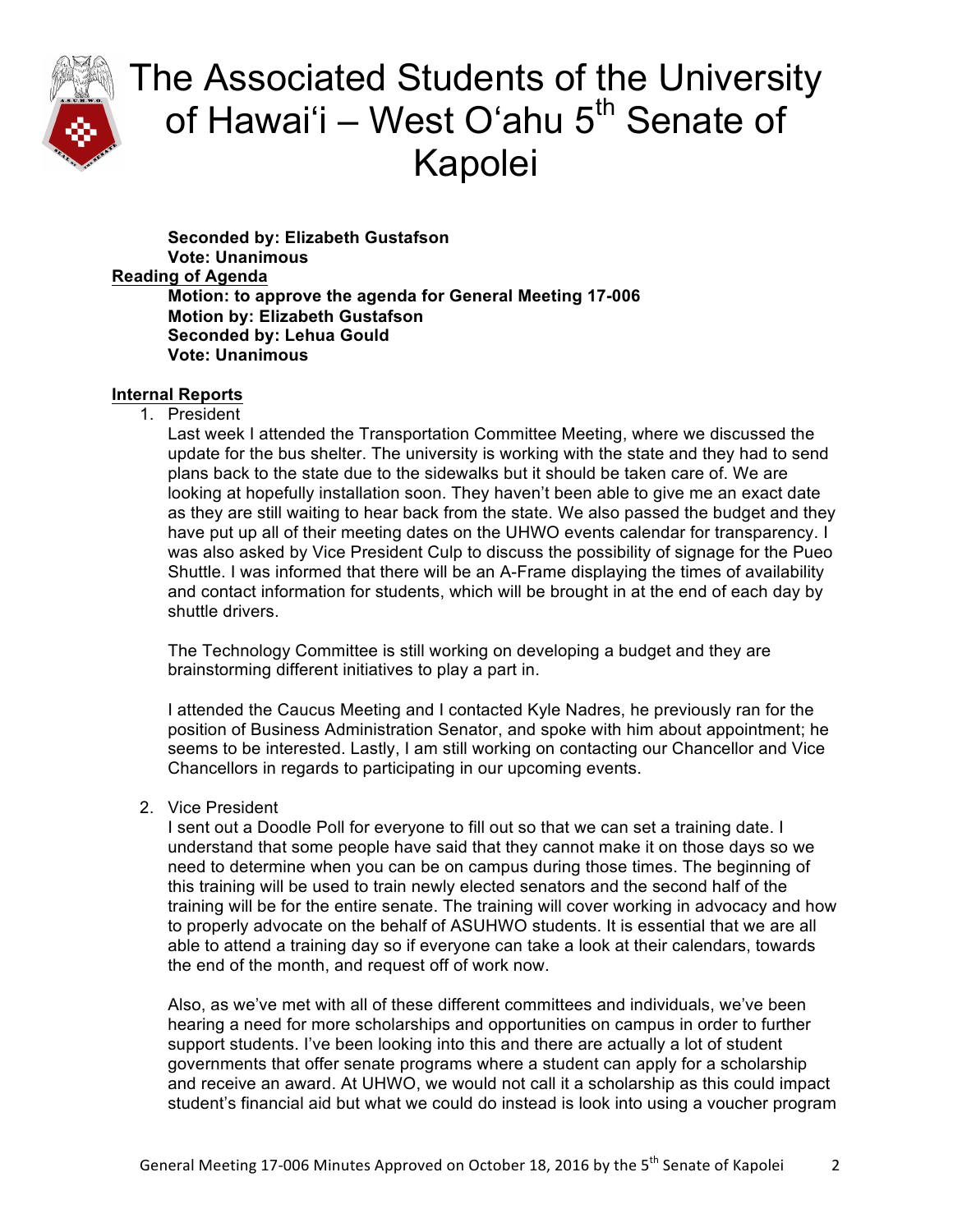

or maybe a gift card to the bookstore so that students can buy books each semester. We will continue to look into ways in which we can help students access those resources; This would be an interesting initiative for the entire senate to take part in as this would e a great training initiative for all new senators.

Lastly, if we all take a look at the asuhwo.com website, you'll notice that there is quite a bit of information included on the website and it looks somewhat cluttered and may be making information hard to access for our students. As student life activities now has its own webpage and because UHWO will be posting more information on its main webpage, there are multiple tabs that can be removed from our webpage that used to be dedicated to those aspects of campus life. As we are all in agreement, we will be removing this aforementioned information and Haylie and Lehua will be further collaborating on this project. They will produce a report of information that will be removed and added and will present this to the senate before making any major changes to the website.

3. Secretary

I have a report for the No'eau Center Funding Ad Hoc. My main focuses at this time have been to accurately record the minutes for both our General Meetings and Executive Committee Meetings and to maintain the website; I have just posted the elections results to our webpage. Lastly, I will now be working with Haylie to make the website more efficient as I too was concerned with having too much information on our website.

4. Treasurer

I met with Kelly Fugino who will now act as a go-between for ASUHWO and other student organizations and the UHWO business office. Our current account balance, before last weeks Special Elections event, was \$28953.37. This semester, we've collected \$14,445 from student fees. This is very exciting as it reflects that our attendance rate has gone up and we will be receiving an exact count of the number students the university services later this week.

As it will be made a new duty of the ASUHWO Treasurer, I have also met with VCAA Kevin Ishida to give us an update of the happenings of Academic Affairs in order to keep communication lines open and have transparency between departments. We did discuss the 2016 Legislative session and what the university will be proposing. He also informed me of a new UHWO employee, Bonnie Arakawa, who will be taking the place of Blake. She had previously worked for the City and County of Planning and Permitting Department.

Vice Chancellor Ishida also informed me that they are working on a long-range development plan (LRDP) for which they are discussing the placement of new buildings. They would like an ASUHWO senate member sit on this board, which I have volunteered to do. In current plans, the Allied Health Administration Building will be developed within the next month or so and will be located between the Great Lawn and overflow parking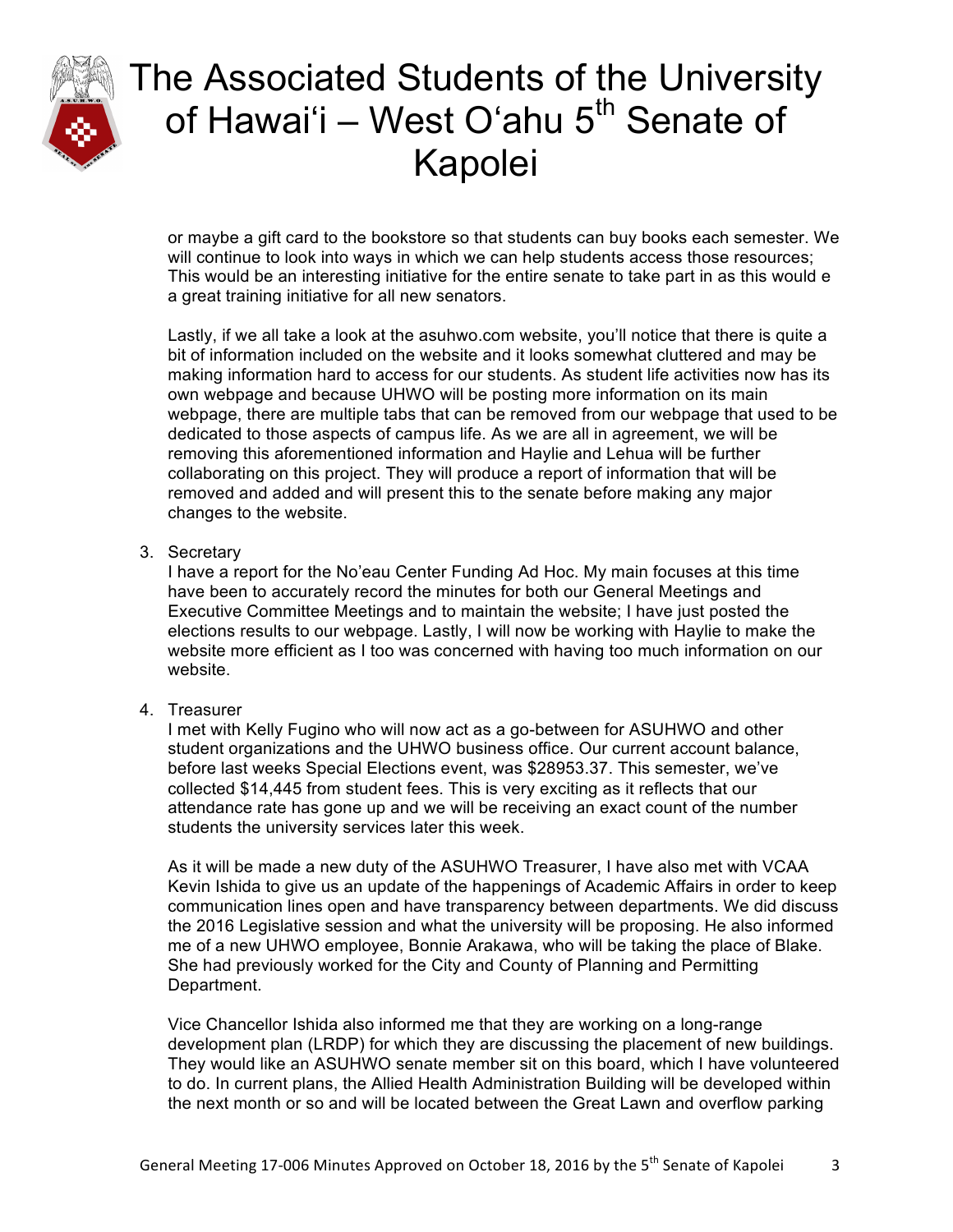

lot. Also, the Creative Media building is set to be placed behind the library near the ʻUluʻUlu Room, as there is already creative media equipment in this section of the library. Lastly, the extra, temporary overflow parking lot will be located on the opposite side of the paved parking lot. This lot will have a thin layer of concrete to help protect student's cars as many have reported damages from parking in the unpaved, overflow lot. We are referring to this lot as temporary because if it is temporary we can keep it, otherwise, we'd incur many other costs. There will be solar lights so that there is lighting available for students, as opposed to not having lights, which is the case in our current overflow parking lot.

Lastly, in regards to flight arrangements for our Distance Learning Senator Shermila Sioson, she just informed me that she will be available to attend our Town Hall. With that said, I will be sending that information off to Kelly.

I also forgot to mention that I will be meeting with Kelly Fugino once a month, at the end of each month, to review our current budget and account balance.

### 5. Advisors

a. Student Life Coordinator

So that the entire senate is aware, we will no longer be communicating with Kay as we now have Kelly who will be the sole assistant to the entire Student Life in terms of fiscal and administrative activities.

Also, the Hoot is reserving a section in our school newspaper for ASUHWO to include a report concerning our current projects and initiatives; the Hoot can act as an additional platform for the senate to communicate with other ASUHWO students in regards to advocacy concerns, current bills and resolutions, and upcoming events. Mahalo to Haylie for drafting a write-up this past Monday.

I will be working with the Hoot to coordinate dates for the semester so that we are aware of a due date for our ASUHWO report.

### 6. Standing Committee Reports

a. Budget and Finance

We met last week to review, for first reading, two bills that will be brought before the senate during this meeting. We will also be having another meeting next week from 3:30pm - 4:00pm. Although we did not review this bill during our Budget and Finance Committee meeting, a third bill will be brought to the senate today for first reading regarding supplies for our R U OK? Day event; this will be a special order.

b. Activities

We also met last week and began discussing the construction of the life size *Connect Four* and the details of our R U OK? Day event.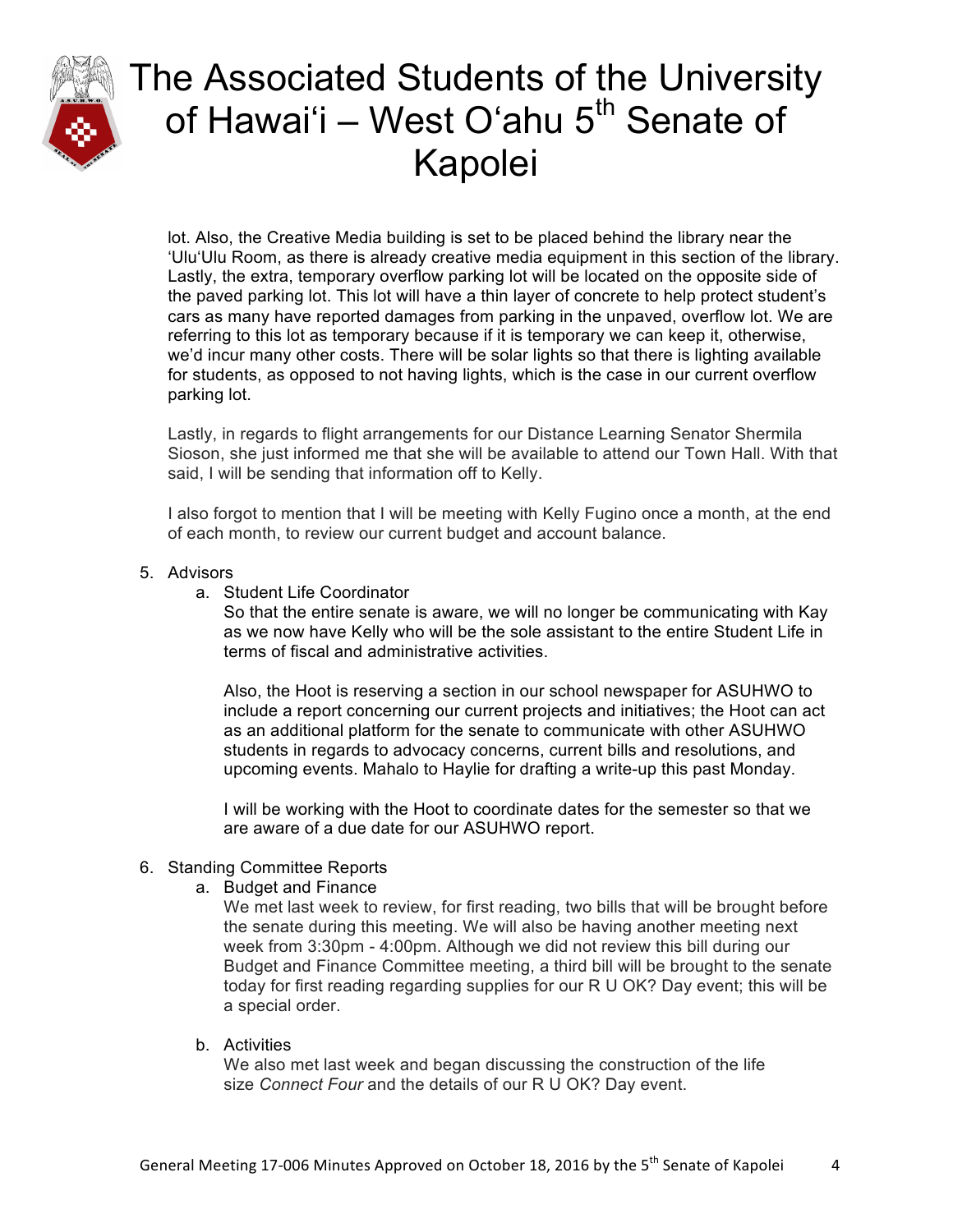

c. Legislative

We also met last week and looked at the ALA Aloha Girls State Resolution. The resolution was submitted to the committee and we then went through and made the necessary changes. Aside from this, what we will be looking at from here on out is any resolutions coming in and further investigating the specific duties of senators as compared to what they are actually doing and if what they are expected to do is feasible.

### 7. Ad Hoc Committee Reports

a. No'eau Funding Ad Hoc Committee

I met with Judy to discuss Noʻeau Center funding and she shared with me that the Center is funded as a service to the students. The issue is that the events that they are offering, such as Cram Jam and West and Welaxation, are not defined as necessary services needed to be provided to students. For that reason, she felt that it was not right to create an entirely new fee in order to fund those additional services or events hosted by the Noʻeau Center. She feels that the SAFB or CCB should have the funds to cover those events if those funds are applied for by the Noʻeau Center.

Rouel: I discussed my views with Judy and shared with her that similar to any other group, the Noʻeau Center can ask for a lump sum of money. My question is then, what is the money for? Will it be used to fund events or is it to fund employment? We all have been hearing that our campus is experiencing budget cuts. With that being said, are we now being expected to fund positions? I am asking those questions for clarification as this is the issue we are looking to resolve. What exactly is the money for?

I also spoke with Jean and we discussed the possibility of the Noʻeau Center submitting a fund request for the entire year to cover all events.

Lehua: I briefly spoke with Rebecca Carino and she clarified that the funding that the Noʻeau Center is looking for is solely for events; no money is being asked for to fund or create positions. Our positions of employment are funded through various grants that have been able to take care of all employment needs of the center. With that being said, as you mentioned Rouel, applying for funds for events for the entire year seems like an awesome idea.

Rouel: Personally, it seems that the Noʻeau Center wants to by-pass the application process; they want to automatically be awarded the funding for each year without having to apply for the funds. We cannot do this as SAFB because we will then be questioned by all other groups that hold the same events each year but each year, need to reapply.

Lehua: I completely understand all that is being said. Therefore, I will take this information back to Rebecca Carino and see if applying for funds for the entire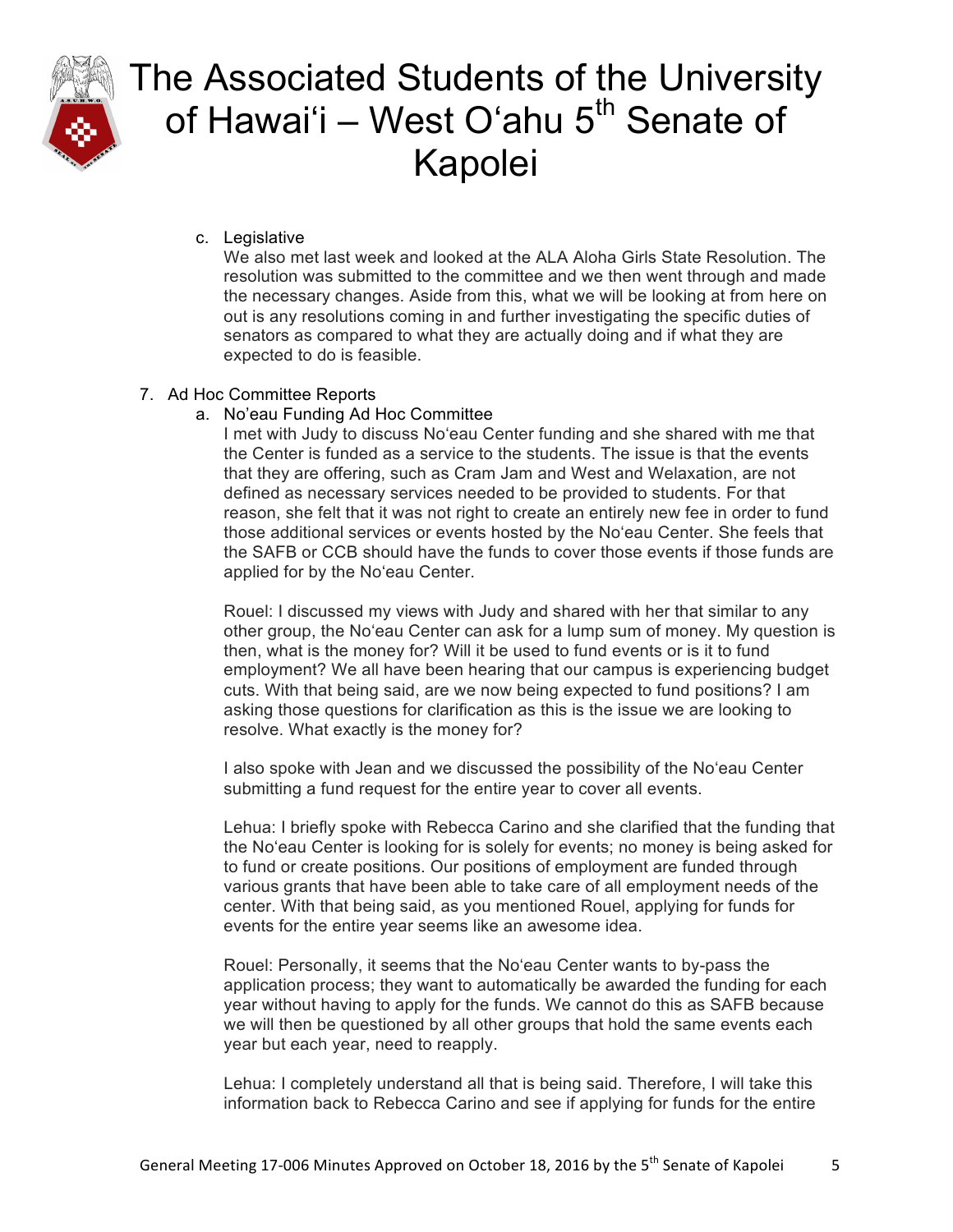

year would be appealing for the Noʻeau Center.

Elizabeth: I met with Vice Chancellor Ishida and he discussed with me positions that the University is lobbying for, and the Noʻeau Center is not included in this. They are lobbying for a tenure faculty position, a distance learning faculty position and one supporting position, an indigenous education position, a job placement and career counselor, a nurse and wellness educator, and an APT compliance case manager, and an academic success advisor.

Various departments on campus have identified the need for these positions and Vice Chancellor Ishida has expressed that they try to allow all departments an opportunity to voice their needs. With that being said, if the Noʻeau Center needs positions, they should bring that up for the 2018 legislative session.

Isaiah: That is great information Lizzy, but I think there may be a bit of confusion. The Noʻeau Center is not asking for position funding, they are asking for programming funding. They are not asking for employee pay, they are asking for funds for events that they host.

Haylie: We should be very careful of the way in which we talk about this issue out in the campus community because I've heard a few students mention that the No'eau Center can't afford positions and I'm not sure where this information is coming from; there is a lot of different information floating around campus. With that being said, we need to be careful of what is being said around campus.

Lehua: The assumption that we don't have funding for positions is coming from the fact that students are having a harder time getting tutoring appointments. The reason they can't get appointments is not because we are lacking funding for positions, but because we are having a hard time hiring tutors. Not too many people have been applying and those that do apply, sometimes back out of accepting the job because they are offered another job somewhere else. But over hiring could be problematic for current tutors as we will lose hours and this is our only source of income. With that being said, rumors around school are of the students own making and not because we are publicizing false information.

Rouel: My question is then, what prompted this entire discussion? Last spring, Noʻeau Center didn't need to apply; SAFB supplied Cram Jam monies. So why is the Center trying to find an alternate way to get money for these events.

Lehua: Rebecca Carino has not met with me, therefore, I do not have an answer to this question. With that being said, I would encourage the No'eau Center to meet with SAFB directly to discuss these matters because having Isaiah and I act as mediators is not necessary or effective.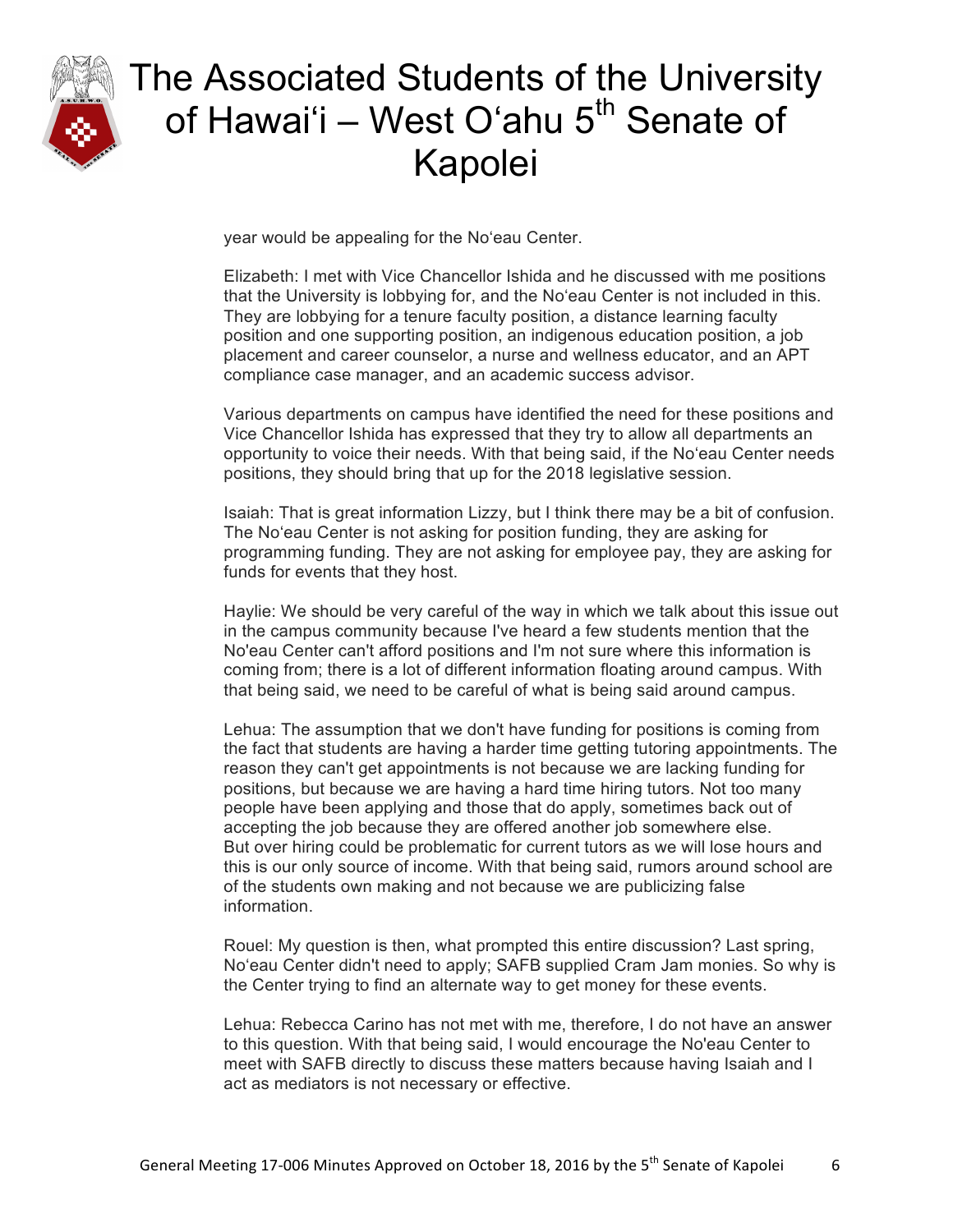

Rouel: Yes, I would like to meet with Rebecca to further discuss this matter.

Isaiah: I would also like to add that in meeting with Judy, we discussed the fact that the No'eau Center is now creating its own student group, N.E.R.D.S. Judy thought that I'd be a good idea that if they did need more funding, their student group could apply for those funds. This may be better to have students ask for event funding rather than faculty members asking for funding as students are in a better position to identify student needs. But I do agree that we need more information before we close this Ad Hoc Committee.

### b. Island Liaison Ad Hoc Committee

Shermila hasn't contacted me regarding this just yet, so I will be discussing this matter with her further when she arrives for our Town Hall meeting. I emailed Daniel to find out who he had worked with from other islands but I am waiting for his response.

Rouel: There is a contact person on each of the islands temporarily. I still need to update the list of who those people are because the master list of students is a bit messy. Technically, I do have the capabilities to solicit to students on other islands in order to find one student from each island to serve in the capacity. Something that you folks will want to think about is if these are liaison positions rather than senator positions, what would the responsibilities look like and what would we require of that person.

### 8. Senators Report

a. Distance Learning Division Senator Aloha everyone,

Hope you are all doing great.

I was trying to pull up the email for the minutes last meeting, but cant seem to find it. Not sure if it was sent.

I don't have any much for the updates. So far, I got the access for our former distance club's Facebook page. I am planning to use the page to connect to distance students who liked the page and maybe put some news and current updates on what's going on in the campus. Any suggestion for posting will highly appreciated.

Also, I am still in contact with Melissa Mauliola from UH Maui College to help get involved with transfer fair. I believe there is one coming up this month.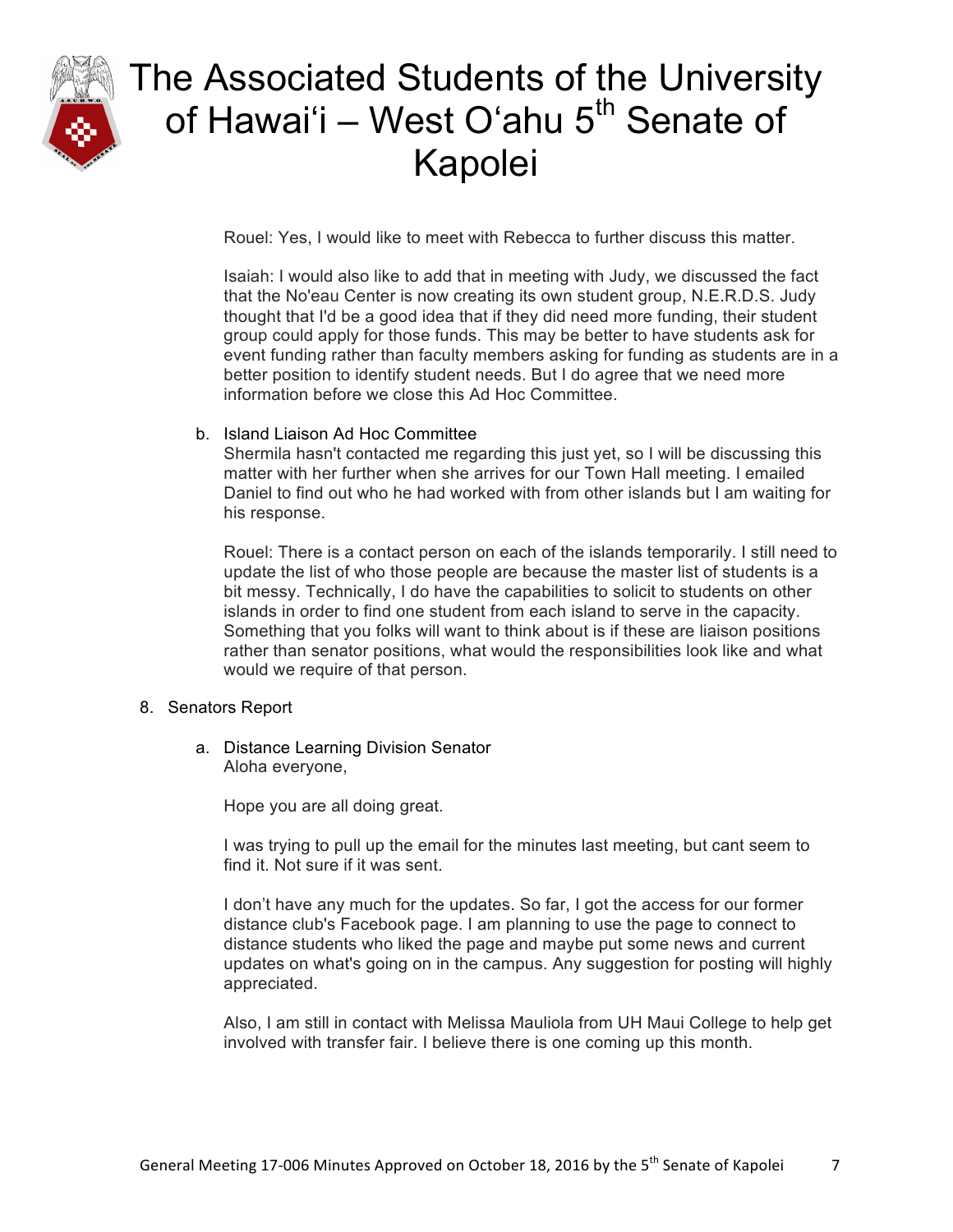

Regarding the student liaisons for each island, I think it is a great idea. It will be easier for the senate to get the distance students involved, as they are the ones who know what's going on in their campus.

Also, I got approved to join the Swear in Ceremony, and I am excited to meet you all.

b. Sophomore Class Senator

During last week's Budget and Finance Committee meeting, the bill to construct the life size *Connect Four* passed its first reading and will be voted on today later in the agenda. The purpose of the *Connect Four* game is to act as a surveying tool to survey student needs. I have created a Google Doc for you folks to contribute questions to that will be used in producing this game. Also, thank you Rouel for sending out notes from our Summer Training; the topics we discussed during this training will help us to develop necessary questions to ask students. I will also be contacting you folks for help with painting the *Connect Four* game. I can construct it myself but I may need help painting.

c. Education Division Senator

I am trying to plan for a constituency meeting where I will bring testimonials from education students. I need to tie in the NEA because I have a responsibility to them too, they have a back to school campaign where we're supposed to ask, how can we better support you and I thought that this would fit together well because we can address the issues with the campus and try and address those within the campus but in between the spaces we can use NEA's and HSTA's resources to help boost the students up from what they're lacking. HYPE's representative for UHWO was just appointed so he's really excited to get involved in everything and I just need to coordinate with him to plan the constituency meeting. Haylie helped me come up with a name, it's Teacher Two-Cent Town Hall. I also need to meet with my SNEA officers. I am hoping to go through a calendar of classes and find an available time to hold the meeting so that a large amount of upper division students can attend as they may have more detailed testimonials. I am also hoping that these town hall meetings will be a monthly occurrence.

9. Caucus Ambassador

We met on Saturday, September 24, 2016. It was primarily a training meeting for all new Caucus Ambassadors, Presidents, and Vice Presidents of the schools within the University of Hawaiʻi school system. Firstly, we reviewed the constitution and will be working towards bringing a revised version to the UH system President so that we'll have an updated constitution for 2016. Secondly, the Vice President for Budget and Finance and the Chief Financial Officer for the UH system, Calbert Young, was our guest speaker and he gave a presentation on the State of Hawaiʻi Budget 101. He discussed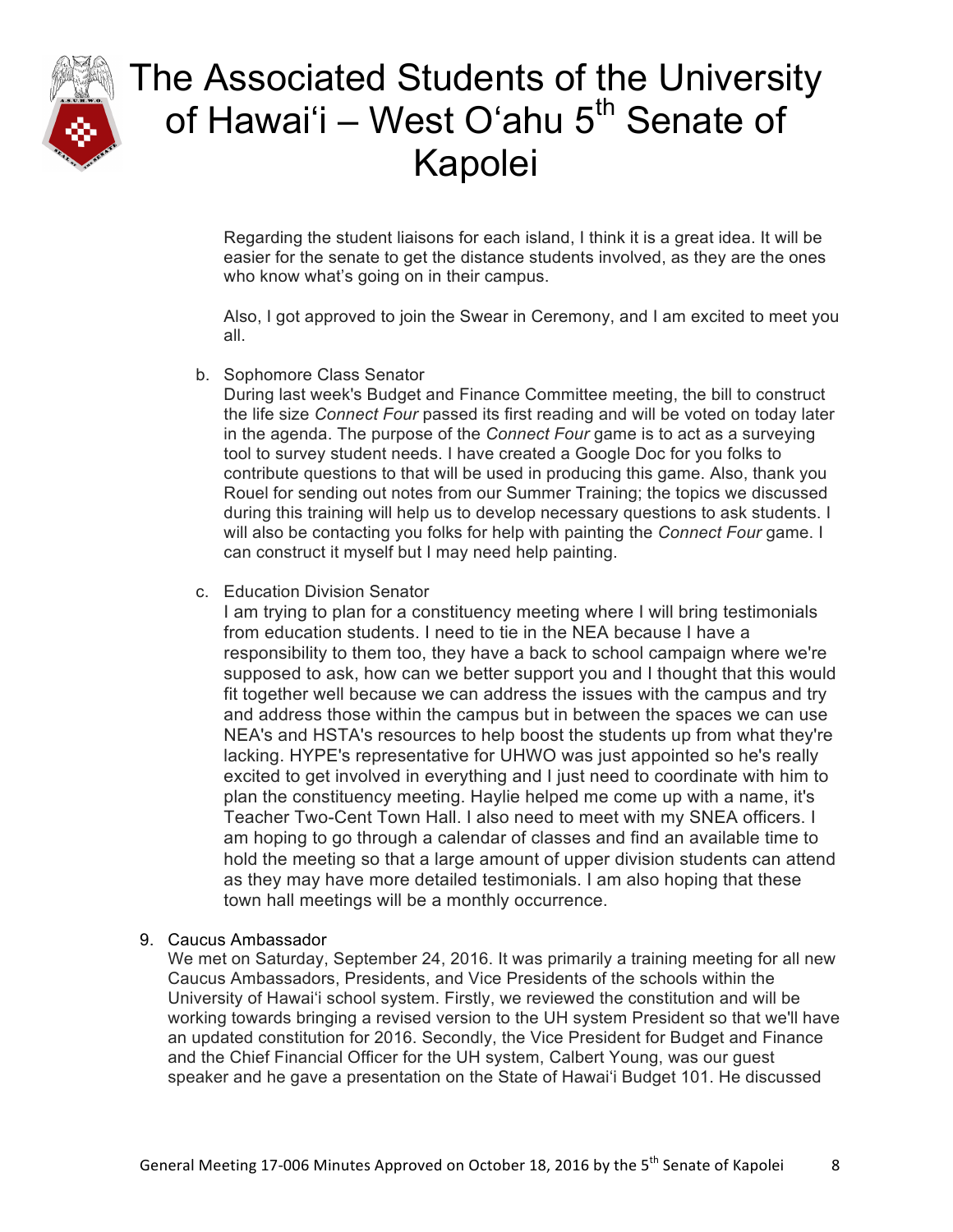

many different methods of funding for our university system. Within the budget that we present, there are eight program IDs; UOH700 is the ID for UHWO in the state budget.

Right now, they are working on creating a two-year budget to present to the Board of Regents who will then take the budget to the governor. For that reason, everything we need in the upcoming two years needs to be proposed now.

There are two parts of the budget: operating and capital. He also went over the budget proposal process with us. He also informed us of the four strategic directions of the university which consists of the Hawaiʻi Graduation Initiative, 21st Century Facilities, Hawaiʻi Innovation Initiative, and High Performance Mission Driven System. He also talked about our collective vision and how the UH system has the most integrative system in the country. As far as a timeline, they are hoping to take their budget proposals up on November 3rd and then meet with the governor on November 17th.

We also had a second guest speaker, Stephanie Kim Director of Government Relations for the UH system and she gave us a Legislative Process 101 presentation, discussing ways to get to know your legislators, how to approach them, ect. She has offered to give this same presentation at each of the campuses; this is definitely something we could utilize for our senate training.

Our last guest speaker was our Student Reagent, Brandon Higa, and he discussed with us the responsibilities of his position and shared with us that he is not necessarily a student advocate because as the Student Reagent, he does have to look at all working parts of the UH system, so he is not necessarily the direct line between the students and the board. With that being said, his vote counts for the system as a whole and not solely for the students. We also asked him questions concerning the Board of Reagents and how they would maintain affordability with the UH system and if they are looking to change any managerial processes of the system, for example, how Vice Chancellors are hired. We also asked if the BOR would be willing to meet with individual student governments and he informed me that as long as there is purpose for the meeting, they'd be more than willing to meet.

Finally, we discussed scheduling of student caucus meetings for the rest of the year and we decided to have them on the Saturday before the Board of Reagents has their committee meeting. Our campus is looking at hosting a Caucus meeting in December. If so, the only date that we will be available to host the meeting will be on December 3rd, as the entire campus will be closed after commencement. They mentioned that when we host this meeting, campuses are responsible for making reservations with the vendor and Caucus has allotted \$500 for meals.

Our budget is \$30,000 and we are planning to utilize all of these funds because in order to keep being awarded this same amount. There will be an update of the Caucus website and all other training for Caucus is still in planning.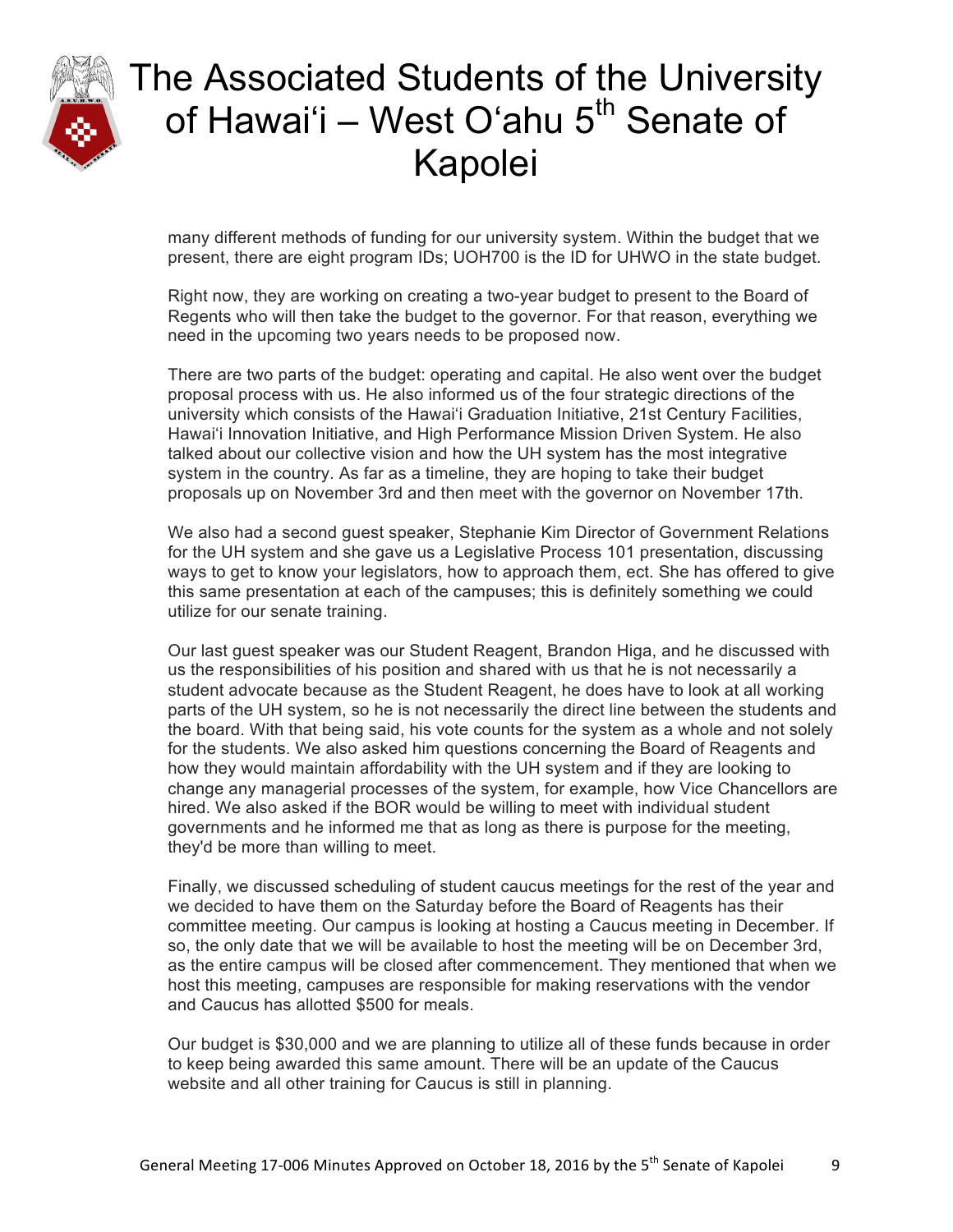

We also had Caucus elections and Joy is the secretary. Things we plan to continue discussing is having a conference for all student governments, revisiting last years Ambuds Resolution, legislative training, Student Activity Fee Changes, Designated Smoking Areas, Title IX Transparency, and Distance Learning and Streamlining for Dual Campus Students.

### 10. Campus Committee Report

### a. Communications Committee

Leila from the Communications Committee responded to my email saying that she is very excited to have student representation on the committee. She said that I can appoint one or two people to serve on this committee. Therefore, I will be sending out the meeting dates to everyone so that you can all decide whether or not you'd like to serve on this committee.

### b. Transportation Committee

The budget was passed and signage will posted to advertise to students shuttle hours and shuttle contact information.

c. Technology Committee

They are looking for initiatives to work on. They brought up a former senator initiative regarding providing phone charging stations throughout the library for students. They are interested in continuing this initiative as well as looking to take up other initiatives.

### d. Health Committee

The budget was passed online through email.

## e. Strategic Planning Committee

We met on September 21, 2016. Sheril has resigned to move into the main system office to work with the financial aid strategic plan. We have assigned two people, Jan and Ross, to administer when our next meeting will be held and we will share that with the senate as soon as these dates are confirmed. Aside from this, we will be continuing to work on our implementation plan, meaning a plan on how to effectively report our progress to our new chancellor. I will also be helping to create an informative matrix that will foster campus awareness of our strategic plan. Lastly, we as a committee, within smaller committees that had been assigned to a part of the strategic plan, are in the process of following-up with each particular part of the strategic plan and if those parts have been fulfilled.

## f. Chancellor's Search Committee

All of the invested groups have discussed the pros and cons of each Chancellor candidate and we have come to a final decision regarding how we will advise the President in making his decision. Therefore, a final listing with all the necessary information will go to President Lassner and he should be making his recommendation at the next BOR meeting. After that, we will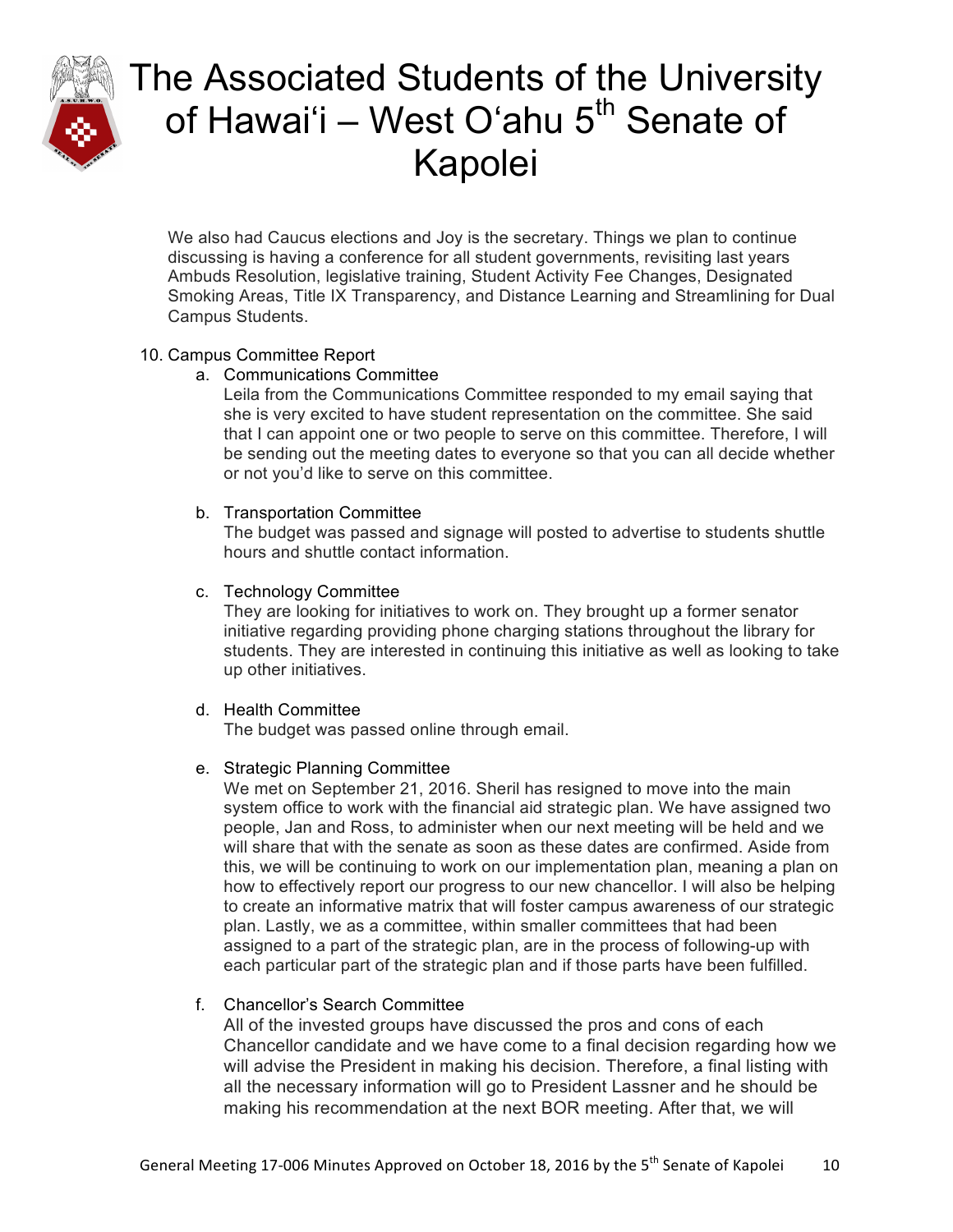

follow-up with the process of whether they accept the recommendation for the Chancellor or not. We should be meeting one more time to formally welcome the Chancellor.

### **Unfinished Business**

1. Swear in Ceremony/Town Hall

I am still in the process of inviting people to this event, but I will be sending out an agenda immediately following this meeting. Chancellor Ching has informed me that she will not be present for the Swear in Ceremony, as she will only be available from 10:30am - 11:00am due to other obligations. Chancellor Oliveira, Moniz, and Ishida have agreed to participate in the ceremony. I reserved the courtyard for that day and I will need help setting up the tent. I also received a list of catered items from facilities from which we will choose what we'd like to serve during the ceremony. This is a mandatory event and everyone is expected to be there as this event has been continuously discussed.

### 2. Fall Special Elections

Thank you to all who participated in tabling, passing out pizza, and getting people to vote. We were one vote away from matching last semester's total and we only were able to have people vote for one day; that is awesome. We also registered 37 voters in the actual election, therefore, we should continue passing out voter applications during this type of event as this completely encourages students to become involved within the democratic process.

## 3. ALA Aloha Girls State

The girls are working on who can be at our next meeting. This will be difficult as they are all still in high school and will be coming here after school. With that being said, we hope that they are able to join us soon.

#### 4. Appointment for Caucus Rep **Motion: to approve Selina Blackwell as ASUHWO Caucus Ambassador Motioned By: Lehua Gould Seconded By: Elizabeth Gustafson Vote: Unanimous**

Yeas(s): [4] Vice President Culp, Treasurer Gustafson, Secretary Gould, and Senators Espinosa and Haff.

**Nay(s):** [0] **Abstain(s):** [0]

5. R U OK?

RU OK? Day will be taking place all day on October 12, 2016. Dr. Taketa was kind enough to come and advise us of what to do in the event that someone is not okay, but if they are, we will have stickers to give to those who participate in this event. Dr. Taketa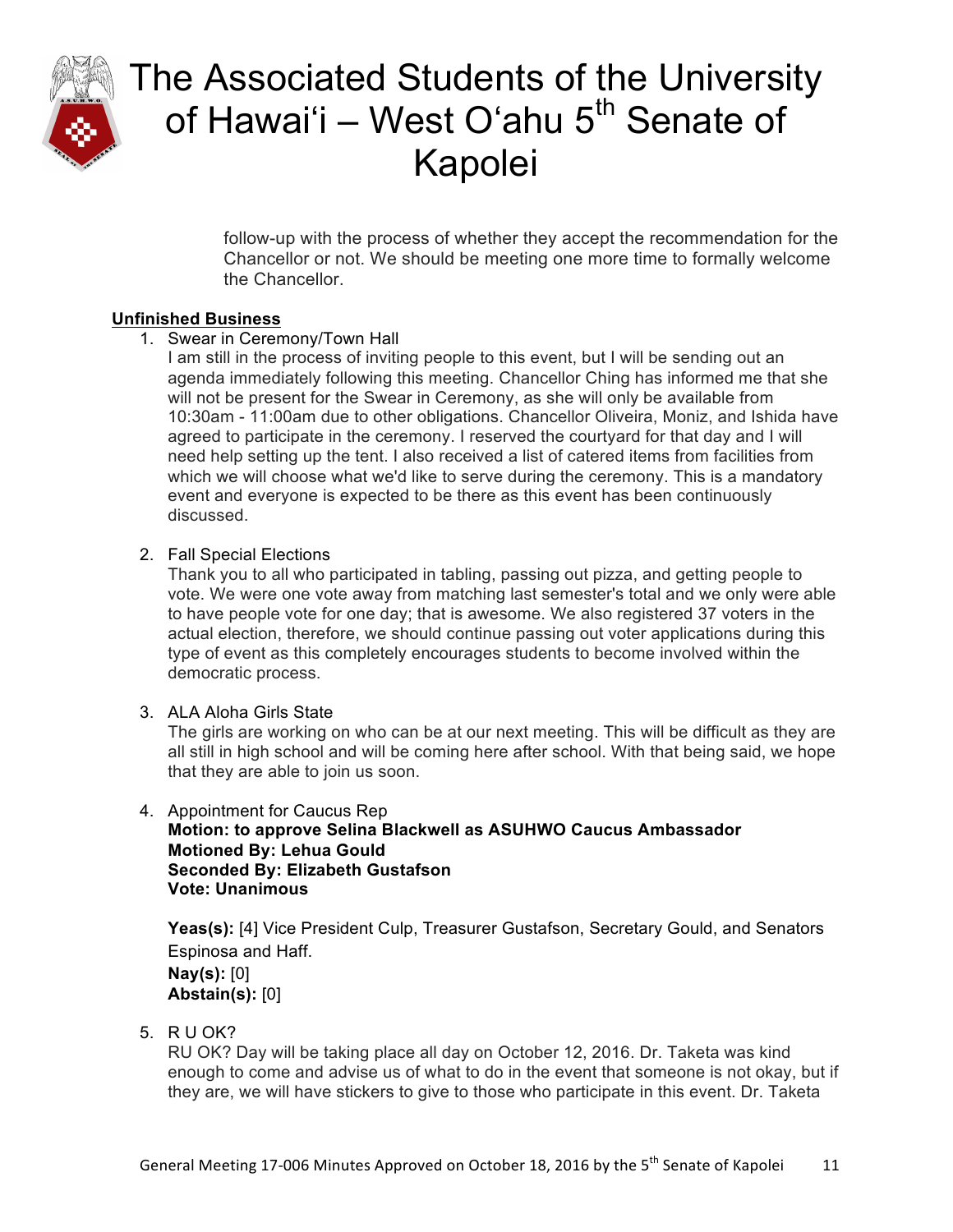

will also be speaking to the Pueo Leaders this Sunday, as they will also be helping with this event.

## **New Business**

1. ALA Girls State Resolution SR-17-01 **Motion: to approve ALA Girls State Resolution SR-17-01 Motioned By: Lehua Gould Seconded By: Elizabeth Gustafson Vote: Unanimous**

**Yeas(s):** [4] Treasurer Gustafson, Secretary Gould, and Senators Espinosa and Haff. **Nay(s):** [0] **Abstain(s):** [0]

2. Town Hall Refreshments Bill SB-17-02 **Motion: to approve Town Hall Refreshments Bill SB-17-02 Motioned By: Haylie Culp Seconded By: Lehua Gould Vote: Unanimous**

Yeas(s): [4] Vice President Culp, Secretary Gould, and Senators Espinosa and Haff. **Nay(s):** [0] **Abstain(s):** [0]

3. Connect Four Bill SB 17-03 **Motion: to approve Connect Four Bill SB 17-03 Motioned By: Lehua Gould Seconded By: Haylie Culp Vote: Unanimous**

**Yeas(s):** [4] Vice President Culp, Treasurer Gustafson, Secretary Gould, and Senator Haff. **Nay(s):** [0] **Abstain(s):** [0]

- 4. RU OK? Supplies Bill 17-04 **Motion: to approve RU OK? Supplies Bill 17-04 Motioned By: Lehua Gould Seconded By: Haylie Culp Resolved: RU OK? Supplies Bill 17-04 approved with the following amendments**
	- **Correct Line 6 to read "supplies" as opposed to refreshments**
	- **Correct Line 7 to include the ʻokina in Hawaiʻi**
	- **Correct Line 8 to read "students" as opposed to "student"**
	- **Correct Line 10 to read "an" as opposed to "a"**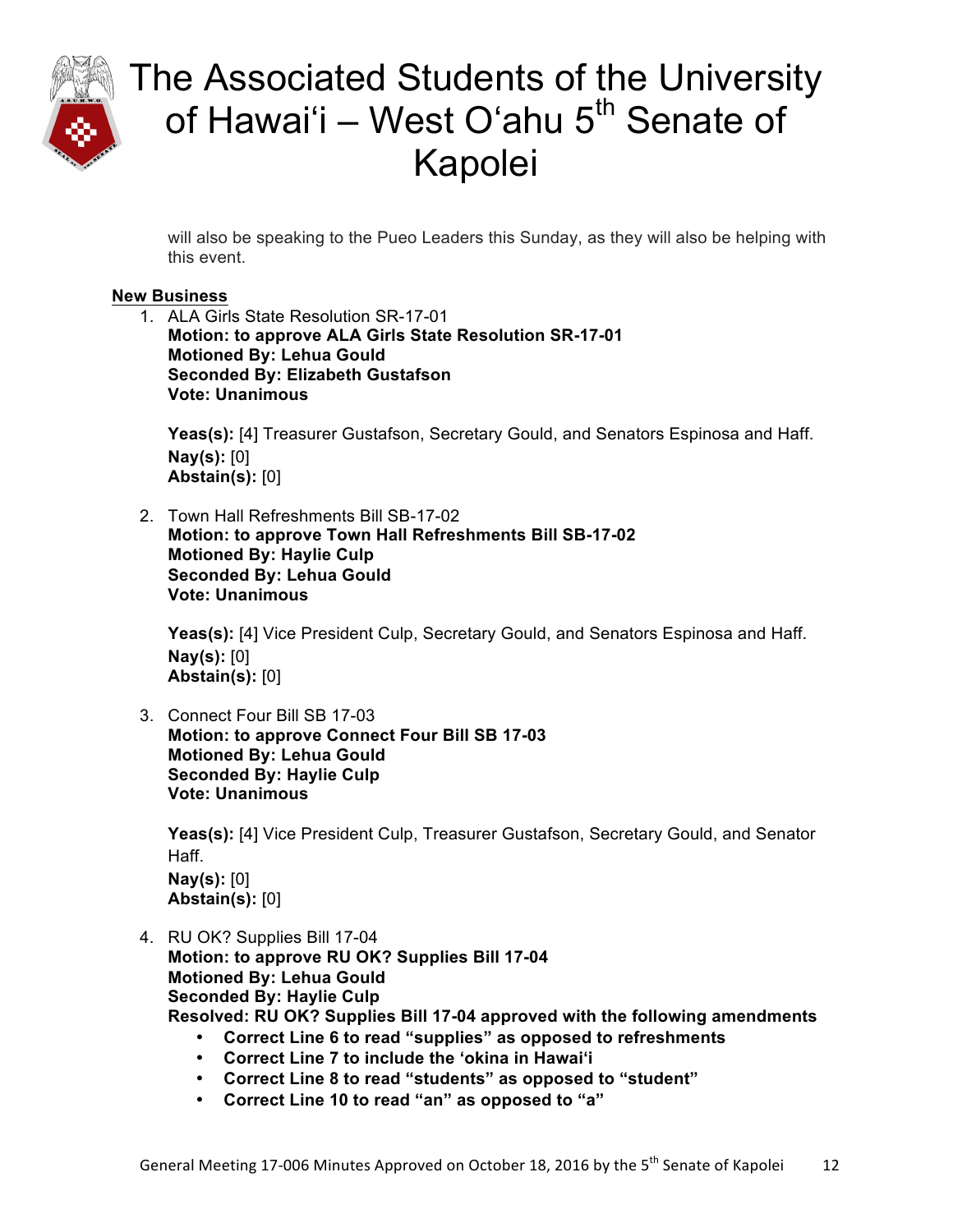

**Vote: Unanimous**

**Yeas(s):** [4] Vice President Culp, Secretary Gould, and Senators Espinosa and Haff. **Nay(s):** [0] **Abstain(s):** [0]

## 5. CPR Training

The UHWO nurse, Lehuanani Akau, informed us that she will be fully qualified to teach CPR classes following October 23, 2016. I will be meeting with Lehua to further discuss these CPR courses and how to make this service available to all students. As of current, she has tentatively set dates for these courses depending on what stage of certification students are in. If they are renewing their certification, this class date will be on November 18, 2016. If they were not previously certified, they would attend the December 15th and 16th classes.

As of now, the greatest issue with these classes is funding because it was said that students would need to pay for these classes. Therefore, we need to further investigate if program funds were set aside to certify students or if it would be beneficial to bring in an outside source, pay a lump sum of money, and be able to certify a greater amount of students all at once. I will continue working on this and will keep the senate updated.

6. Ratification of Fall 2016 Special Election Votes **Motion: to ratify the Fall 2016 Special Elections Votes Motioned By: Elizabeth Gustafson Seconded By: Lehua Gould Vote: Unanimous**

Yeas(s): [5] Vice President Culp, Treasurer Gustafson, Secretary Gould, Senators Espinosa and Haff. **Nay(s):** [0] **Abstain(s):** [0]

7. Fall Fest

There will be a meeting tomorrow and we will inform the committee that we will be using our life size *Connect Four* game to survey student needs. We may also be using our giant *Jenga* game to also survey students.

## **Announcements and Open Forum**

Rouel: October  $26<sup>th</sup>$  will be our Fall RISO Rise Up from 3:00pm – 7:00pm

Elizabeth: October 27<sup>th</sup> will be our SAFB Halloween Party. I will keep you folks updated with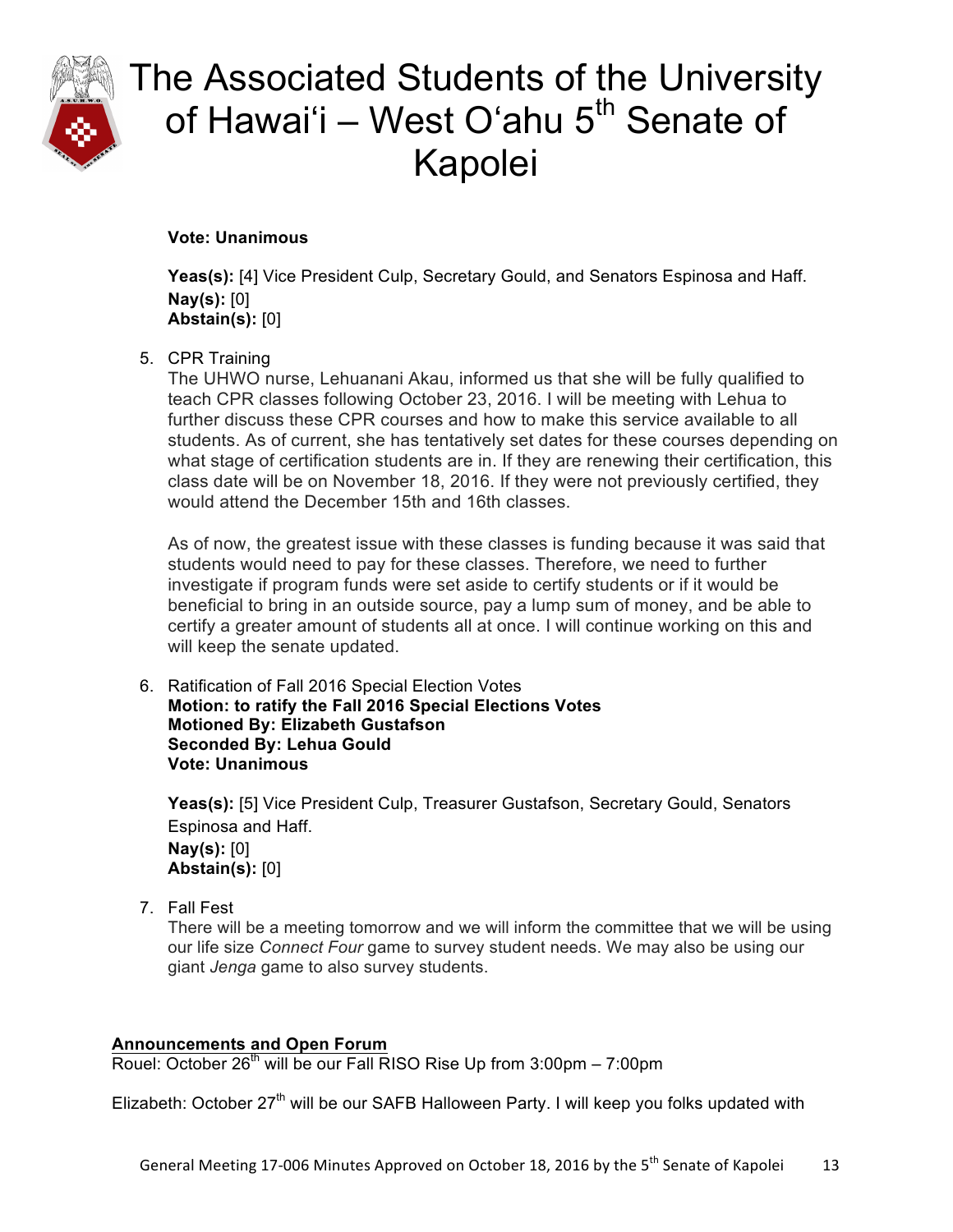

### information on that.

Haylie: All senate members should be keeping track of their office hours. At this point, we should all have over 25 office hours. If you do not, make sure that you are in the office more often and log your hours. Tabling events can be used as office hours because you are making yourselves available to constituents.

#### **Meeting Adjournment at 4:38pm Motioned by: Lehua Gould Seconded by: Haylie Culp**

### **Voting Record**

| Voting Record for General Meeting 17-006, |                              |  |  |       |  |  |
|-------------------------------------------|------------------------------|--|--|-------|--|--|
| Approval of Agenda and Minutes: To        |                              |  |  |       |  |  |
| Approve Agenda for GM 17-006              |                              |  |  |       |  |  |
| Name                                      | Yea<br>Nay   Abstain<br>Vote |  |  |       |  |  |
|                                           |                              |  |  | Bγ    |  |  |
|                                           |                              |  |  | Proxy |  |  |
| Haylie                                    | x                            |  |  | N/A   |  |  |
| Culp                                      |                              |  |  |       |  |  |
| Elizabeth                                 | x                            |  |  | N/A   |  |  |
| Gustafson                                 |                              |  |  |       |  |  |
| Lehua                                     | X                            |  |  | N/A   |  |  |
| Gould                                     |                              |  |  |       |  |  |
| Christielove                              | X                            |  |  | N/A   |  |  |
| Espinosa                                  |                              |  |  |       |  |  |
| Lydia                                     | x                            |  |  | N/A   |  |  |
| Haff                                      |                              |  |  |       |  |  |

| Voting Record for General Meeting 17-006, |     |  |               |       |  |
|-------------------------------------------|-----|--|---------------|-------|--|
| Approval of Agenda and Minutes: To        |     |  |               |       |  |
| Approve Minutes for GM 17-005             |     |  |               |       |  |
| Name                                      | Yea |  | Nay   Abstain | Vote  |  |
|                                           |     |  |               | Bγ    |  |
|                                           |     |  |               | Proxy |  |
| Haylie                                    | x   |  |               | N/A   |  |
| Culp                                      |     |  |               |       |  |
| Elizabeth                                 | X   |  |               | N/A   |  |
| Gustafson                                 |     |  |               |       |  |
| Lehua                                     | X   |  |               | N/A   |  |
| Gould                                     |     |  |               |       |  |
| Christielove                              | X   |  |               | N/A   |  |
| Espinosa                                  |     |  |               |       |  |
| Lydia                                     | X   |  |               | N/A   |  |
| Haff                                      |     |  |               |       |  |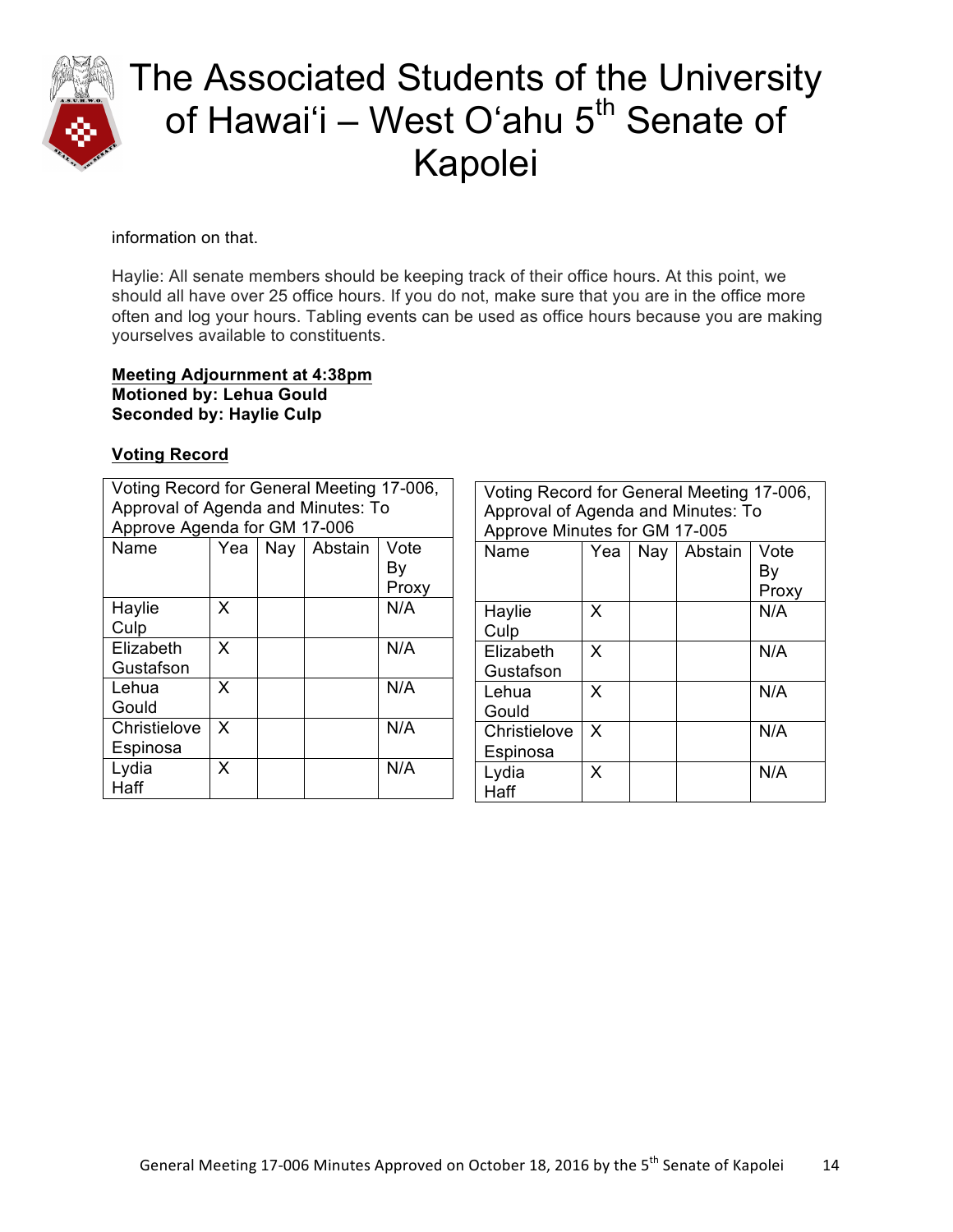

| Voting Record for General Meeting 17-006, |                              |  |  |       |  |
|-------------------------------------------|------------------------------|--|--|-------|--|
| Unfinished Business: To Approve Selina    |                              |  |  |       |  |
| Blackwell as ASUHWO Caucus Ambassador     |                              |  |  |       |  |
| Name                                      | Nay   Abstain<br>Yea<br>Vote |  |  |       |  |
|                                           |                              |  |  | Bγ    |  |
|                                           |                              |  |  | Proxy |  |
| Haylie                                    | X                            |  |  | N/A   |  |
| Culp                                      |                              |  |  |       |  |
| Elizabeth                                 | x                            |  |  | N/A   |  |
| Gustafson                                 |                              |  |  |       |  |
| Lehua                                     | X                            |  |  | N/A   |  |
| Gould                                     |                              |  |  |       |  |
| Christielove                              | X                            |  |  | N/A   |  |
| Espinosa                                  |                              |  |  |       |  |
| Lydia                                     | x                            |  |  | N/A   |  |
| Haff                                      |                              |  |  |       |  |

| Voting Record for General Meeting 17-006,<br>New Business: To Approve ALA Girls State<br><b>Resolution 17-01</b> |                                              |  |  |     |  |  |
|------------------------------------------------------------------------------------------------------------------|----------------------------------------------|--|--|-----|--|--|
| Name                                                                                                             | Abstain<br>Vote<br>Yea<br>Nay<br>Bγ<br>Proxy |  |  |     |  |  |
| Elizabeth<br>Gustafson                                                                                           | x                                            |  |  | N/A |  |  |
| Lehua<br>Gould                                                                                                   | x                                            |  |  | N/A |  |  |
| Christielove<br>N/A<br>X<br>Espinosa                                                                             |                                              |  |  |     |  |  |

| Voting Record for General Meeting 17-006,<br>New Business: To Approve Town Hall<br>Refreshments Bill SB 17-02 |   |  |  |     |  |  |
|---------------------------------------------------------------------------------------------------------------|---|--|--|-----|--|--|
| Nay<br>Vote<br>Name<br>Yea<br>Abstain<br>Bγ<br>Proxy                                                          |   |  |  |     |  |  |
| Haylie<br>Culp                                                                                                | x |  |  | N/A |  |  |
| Lehua<br>Gould                                                                                                | x |  |  | N/A |  |  |
| X<br>N/A<br>Christielove<br>Espinosa                                                                          |   |  |  |     |  |  |
| Lydia Haff                                                                                                    | x |  |  | N/A |  |  |

| Voting Record for General Meeting 17-006,<br>New Business: To Approve Connect Four<br><b>Bill SB 17-03</b> |     |     |         |       |  |  |
|------------------------------------------------------------------------------------------------------------|-----|-----|---------|-------|--|--|
| Name                                                                                                       | Yea | Nay | Abstain | Vote  |  |  |
|                                                                                                            |     |     |         | By    |  |  |
|                                                                                                            |     |     |         | Proxy |  |  |
| Haylie                                                                                                     | X   |     |         | N/A   |  |  |
| Culp                                                                                                       |     |     |         |       |  |  |
| Elizabeth                                                                                                  | X   |     |         | N/A   |  |  |
| Gustafson                                                                                                  |     |     |         |       |  |  |
| Lehua                                                                                                      | X   |     |         | N/A   |  |  |
| Gould                                                                                                      |     |     |         |       |  |  |
| Lydia Haff                                                                                                 | x   |     |         | N/A   |  |  |